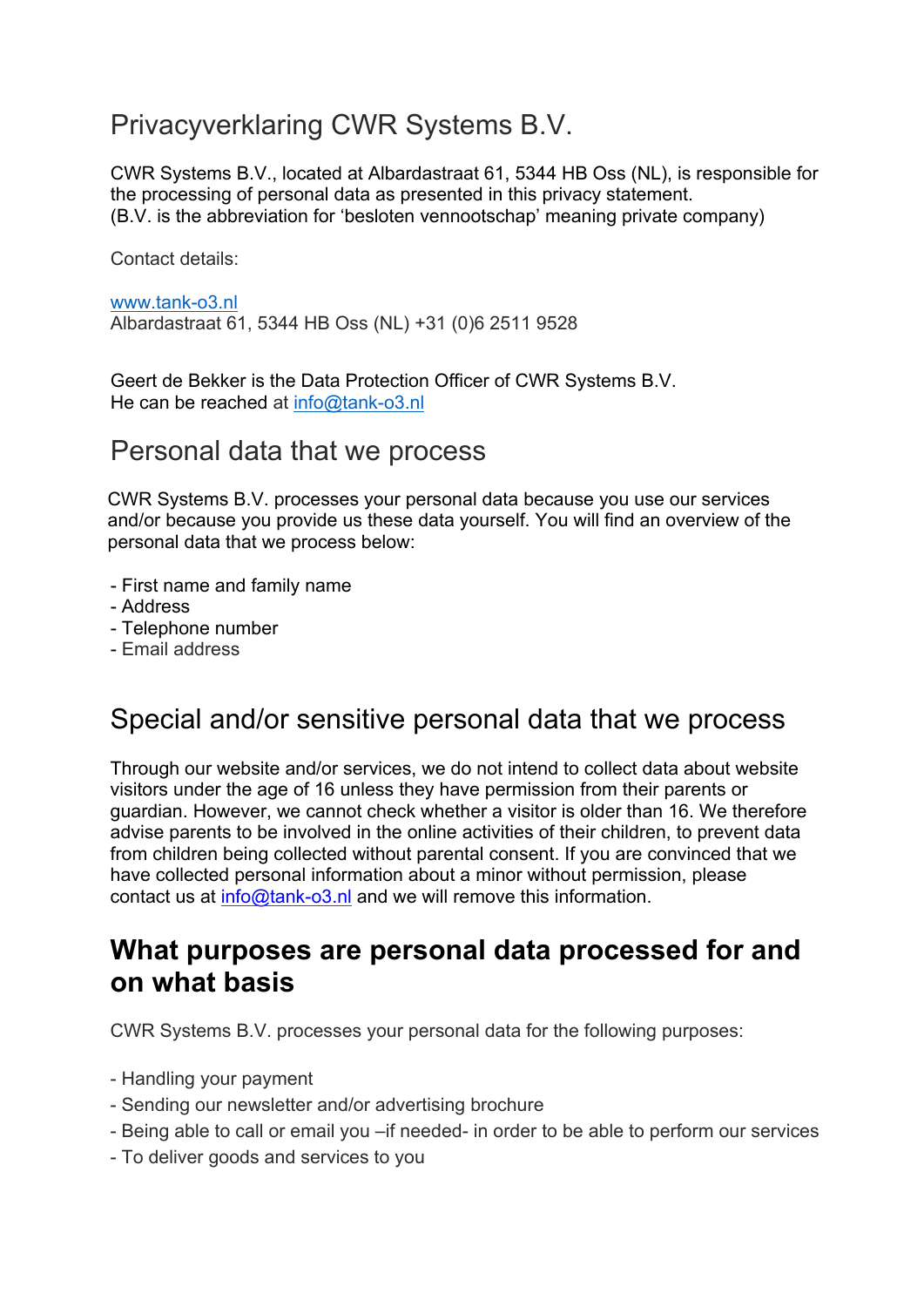# Automated decision making

CWR Systems B.V. does not take decisions on matters that may have (significant) consequences for persons on the basis of automated processing. These are decisions that are taken by computer programs or systems, without involvement of a human being (such as an employee of CWR Systems B.V.). CWR Systems B.V. does not use computer programs or systems to this end.

# Data retention period

CWR Systems B.V. does not store your personal data for longer than is strictly necessary to achieve the purposes for which your data are collected. With regard to personal data, we use a retention period of three years. This is in order to be able to contact each other in case of unforeseen problems.

## Sharing of personal data with third parties

CWR Systems B.V. will solely provide your personal data to third parties if this is necessary for the implementation of our agreement with you or to comply with a legal obligation.

### Cookies or similar techniques that we use

CWR Systems B.V. does not use any cookies or similar technologies.

### Accessing, modifying or deleting data

You have the right to view, correct or delete your personal data. Besides, you have the right to withdraw your consent for data processing or to object to the processing of your personal data by CWR Systems B.V. You also have the right to data portability. That means that you can submit a request to us for transmittal of all your personal data –that we keep on file - to another organization mentioned by you. You can send a request to info@tank-o3.nl for access, correction, deletion, data transmittal, withdrawal of your consent or objection to processing of your personal data.

To ensure that the request for access has been done by you, we kindly ask you to send a copy of your proof of identity together with your request. Conceal your passport photo, MRZ (machine readable zone, the strip with numbers at the bottom of a passport), passport number and citizen service number (BSN) in this copy. This is to protect your privacy. We will respond to your request as quickly as possible, and in any case within four weeks.

CWR Systems B.V. would also like to point out that you have the possibility to file a complaint with the national data protection authority, the Netherlands Autoriteit Persoonsgegevens. For more information, use the following link: https://autoriteitpersoonsgegevens.nl/nl/contact-met-de- autoriteit-

persoonsgegevens/tip-ons